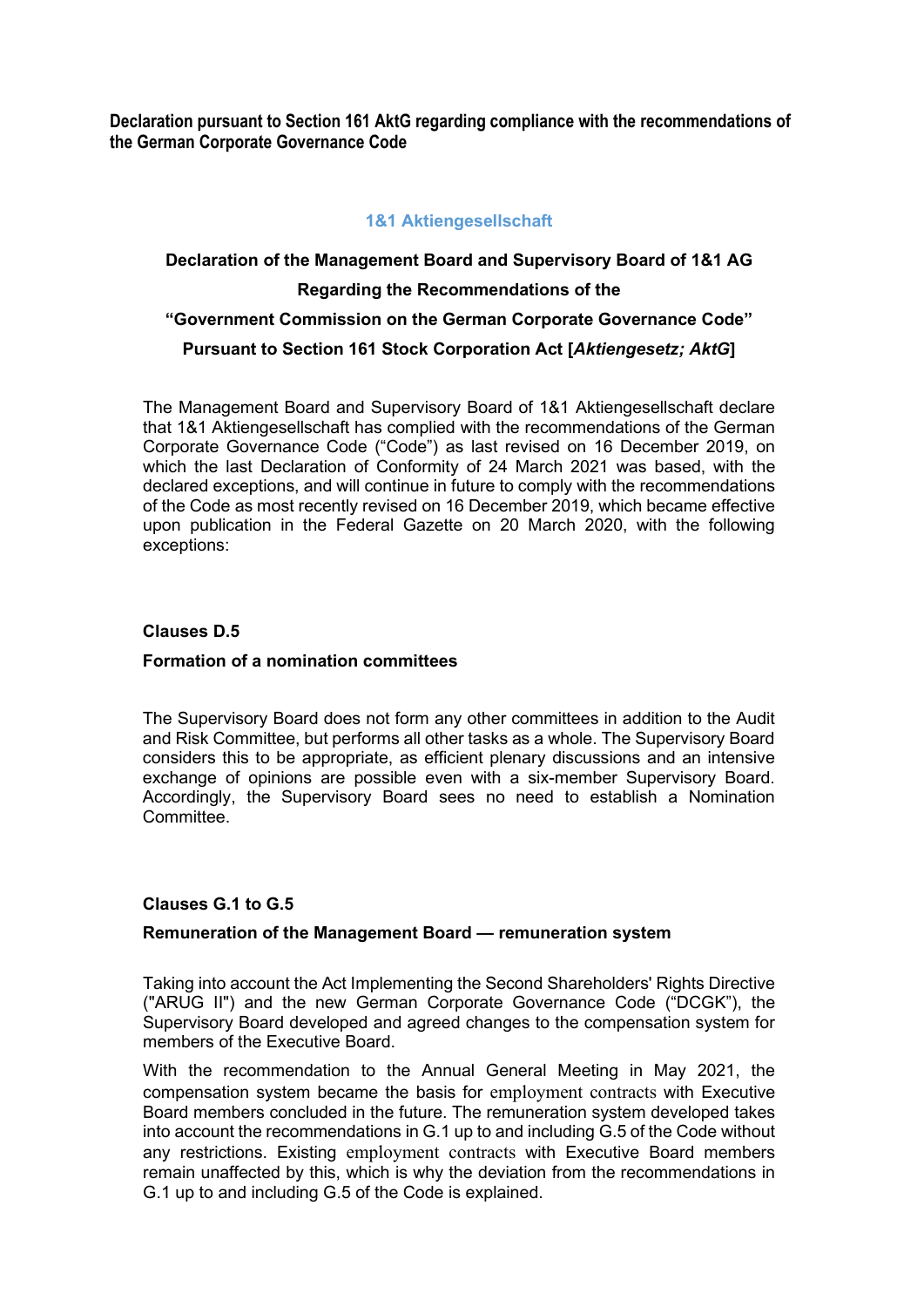#### **Clause G.10**

#### **Remuneration of the Management Board — long-term variable remuneration**

According to G.10 of the Code, the variable remuneration components granted to members of the Management Board should be granted primarily as shares of company stock or granted on the basis of company stock. Moreover, any such grants to board members should be subject to a blackout period of four years. Share-based remuneration is awarded in the form of the Stock Appreciation Rights (SARs) programme as a long-term remuneration programme for the Management Board. The term of this programme totals six years. Within this period of six years, a Management Board member can redeem a portion (25 percent) of the vested SARs at certain points in time — at the earliest, however, after two years. This means that a Management Board member can obtain a part of the long-term variable remuneration after only two years. After 5 years, full exercising of all SARs is possible for the first time.

The Supervisory Board is of the opinion that this system of long-term remuneration has proven its value and sees no reason to postpone any further the possibility of obtaining remuneration earned under the programme. The Supervisory Board believes that the linking of the programme to the 1&1 AG share price and the opportunity for Management Board members to redeem their shares to satisfy the claims from the programme secure reasonable participation of Management Board members in the risks and opportunities of the company 1&1 AG. Since the programme has been designed with a term of six years and the awarded SARs are vested proportionately over this term and at the earliest after two years, the Supervisory Board is of the opinion that the programme achieves an optimal commitment effect and incentive control in the interest of 1&1 AG and does not require any changes.

## **Clause G.11**

#### **Remuneration of the Management Board — withholding/clawback of variable remuneration**

According to G.11 of the Code, the Supervisory Board should have the possibility to withhold or claw back variable remuneration in justified cases. The current employment contracts of the Management Board members do not contain such provisions. A claw-back clause for the reclaim of variable compensation has been included in the new compensation system and will be taken into account in future employment contracts to be concluded with Executive Board members.

## **Clause G.13**

#### **Remuneration of the Management Board — benefits upon termination of contract**